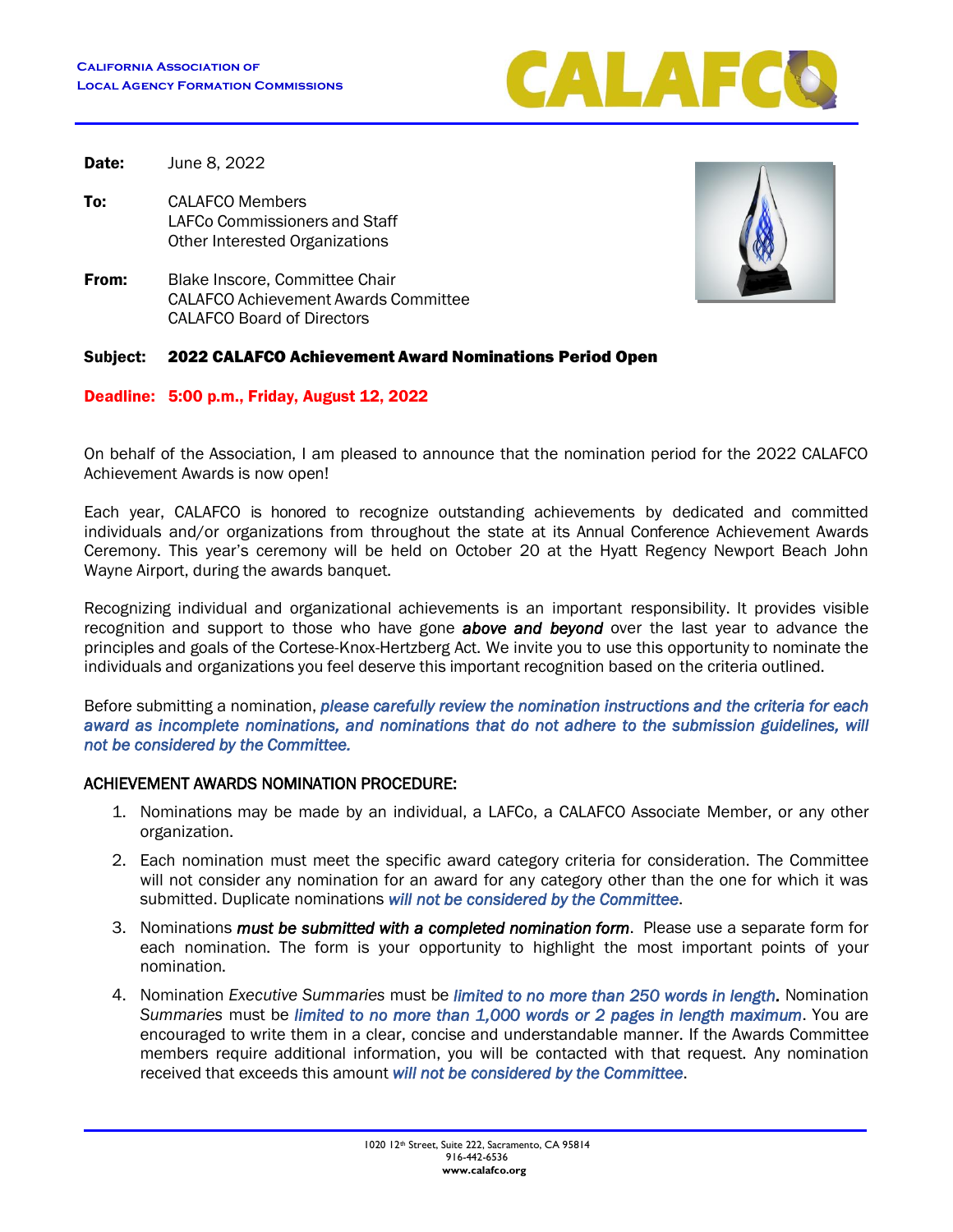- 5. All supporting information (e.g. reports, news articles, etc.) must be submitted with the nomination. *Limit supporting documentation to no more than 3 pages.* If the Awards Committee members require additional information, you will be contacted with that request. Any nomination received that exceeds this amount *will not be considered by the Committee*.
- 6. All nomination materials must be submitted at one time and must be received by the deadline. No late nominations will be accepted – no exceptions. Electronic submittals are required and must be submitted as pdf document, using the fillable pdf document provided.
- 7. Nominations and supporting materials must be received no later than 5:00 p.m., Friday, August 12, 2022. Send nominations via e-mail to:

Stephen Lucas, CALAFCO Executive Officer [slucas@buttecounty.net](mailto:slucas@buttecounty.net)

*You may contact Steve Lucas, CALAFCO Executive Officer, at slucas@buttecounty.net or (530) 538-7784 with any questions.* 

# Members of the 2022 CALAFCO Board of Directors Awards Committee

#### Board Members:

*Blake Inscore*, Committee Chair (Del Norte LAFCo, North Region) binscore@calafco.org **Debra Lake (Humboldt LAFCo, Northern Region)** dlake@calafco.org **Daniel Parra (Fresno LAFCo, Central Region)** details a parram-disposition of the disposition of the disposition **Shane Stark (Santa Barbara LAFCo, Coastal Region)** multimated and multime mmohler@calafco.org *Acquanetta Warren* (San Bernardino LAFCo, Southern Region) **a awarren@calafco.org** 

Regional Officer Members:

*José Henriquez*, CALAFCO Deputy Executive Officer (Central Region) henriquezj@saccounty.net **Steve Lucas, CALAFCO Executive Officer (Northern Region)** slucas@buttecounty.net **Dawn Longoria, CALAFCO Deputy Executive Officer (Coastal Region)** dlongori@napa.lafco.ca.gov Gary Thompson, CALAFCO Deputy Executive Officer (Southern Region) gthompson@lafco.org

Included as attachments:

- 2022 Achievement Award nomination form
- Achievement Award categories, nomination and selection criteria
- Listing of prior Achievement Award recipients

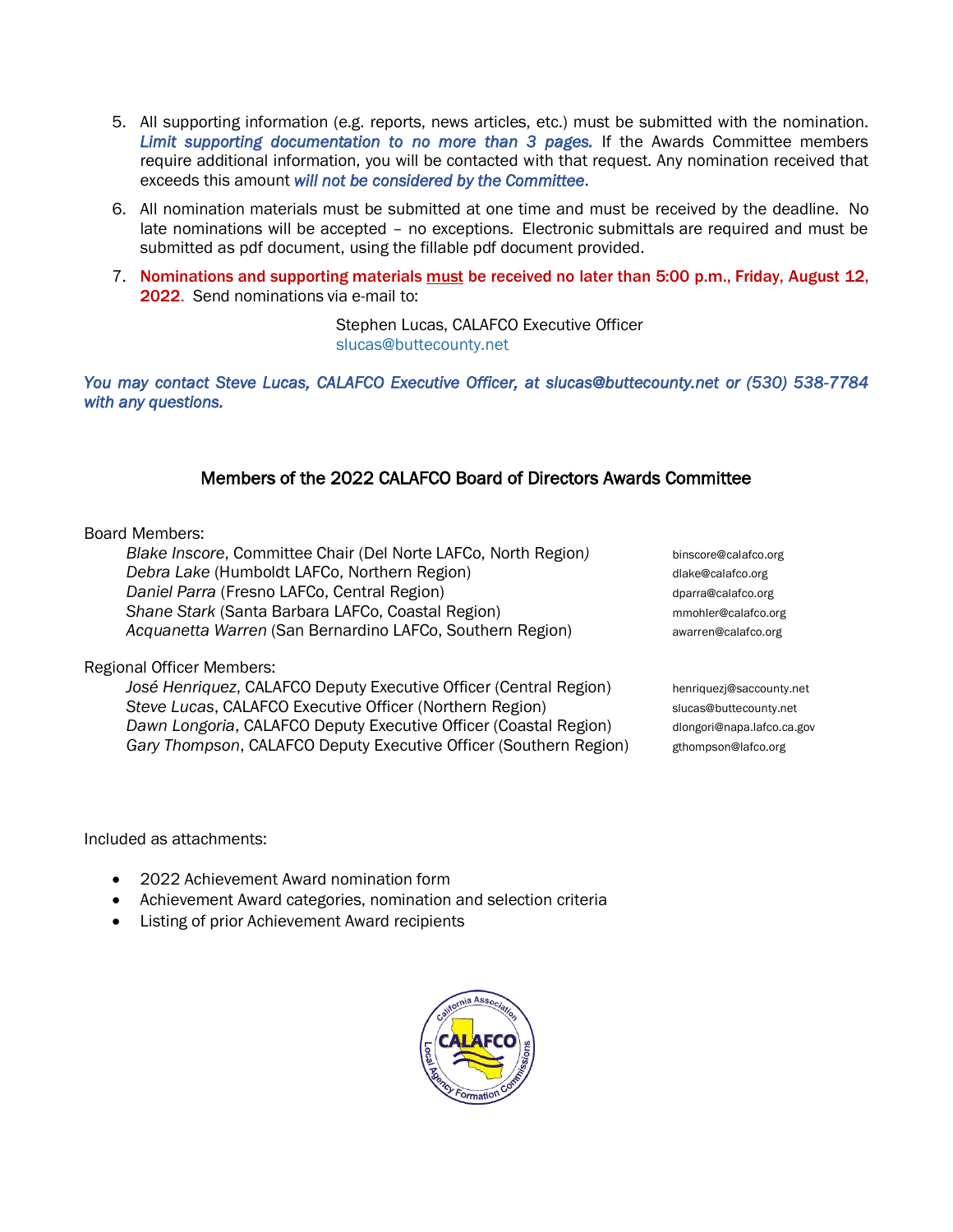

# Achievement Award Nomination Form

NOMINEE - Person or Agency Being Nominated

| Name:                                                                                                                                                                              |
|------------------------------------------------------------------------------------------------------------------------------------------------------------------------------------|
| Organization:                                                                                                                                                                      |
| Address:                                                                                                                                                                           |
| Phone:                                                                                                                                                                             |
| E-mail:                                                                                                                                                                            |
| <b>NOMINATION CATEGORY</b> (check one - see category criteria on attached sheet)                                                                                                   |
| <b>Outstanding CALAFCO Volunteer</b>                                                                                                                                               |
| <b>Outstanding CALAFCO Associate Member</b>                                                                                                                                        |
| <b>Outstanding Commissioner</b>                                                                                                                                                    |
| <b>Outstanding LAFCo Professional</b>                                                                                                                                              |
| Mike Gotch Excellence in Public Service (choose one category below)<br>Protection of agricultural and open space lands and prevention of sprawl                                    |
| Innovation, collaboration, outreach and effective support of the evolution and viability<br>of local agencies, promotion of efficient and effective delivery of municipal services |
| Legislator of the Year (must be approved by the full CALAFCO Board)                                                                                                                |
| Lifetime Achievement Award                                                                                                                                                         |

# NOMINATION SUBMITTED BY:

| Name:         |  |
|---------------|--|
| Organization: |  |
| Address:      |  |
| Phone:        |  |
| E-mail:       |  |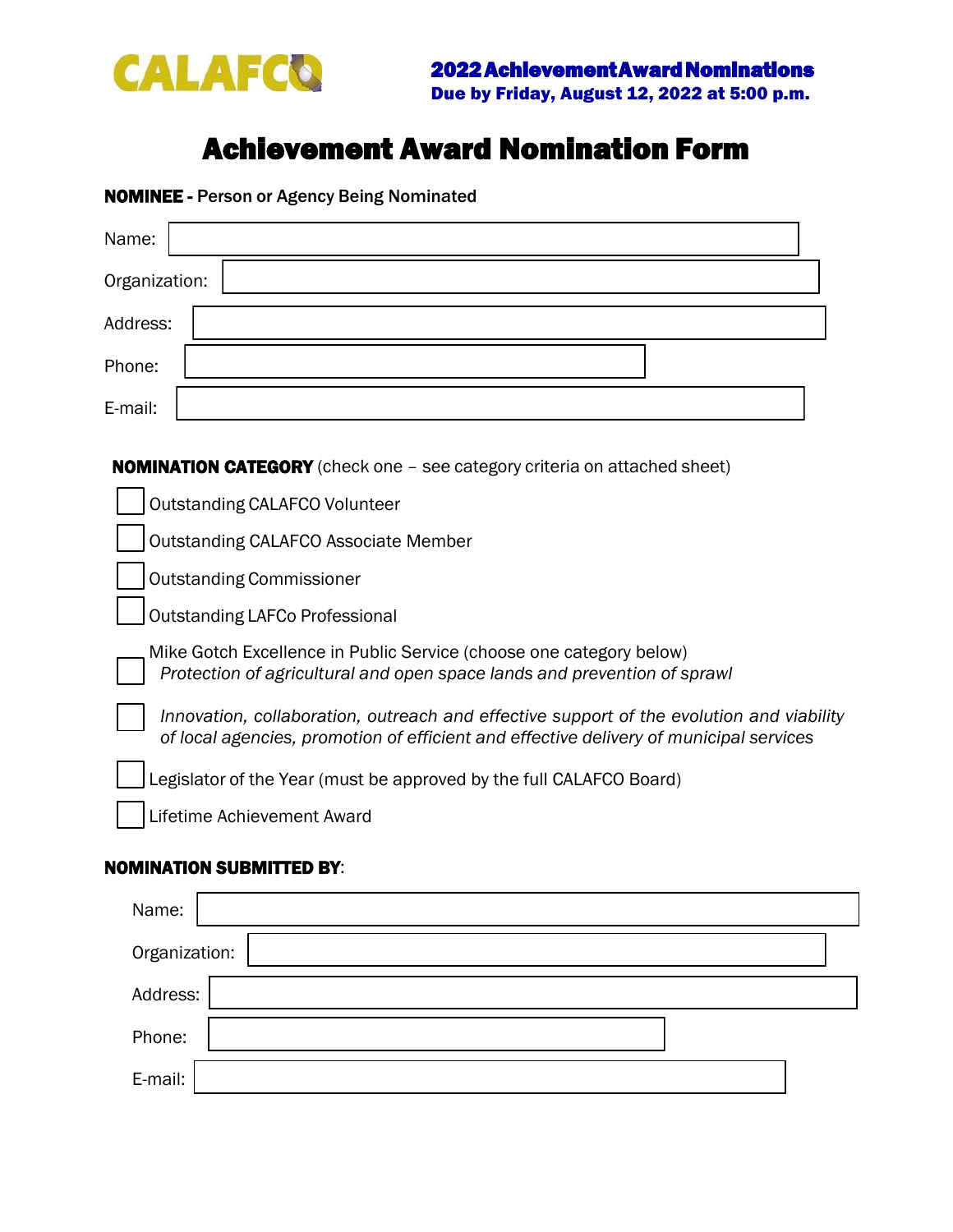

# EXECUTIVE SUMMARY

In no more than 250 words, summarize why this recipient is the most deserving of this award.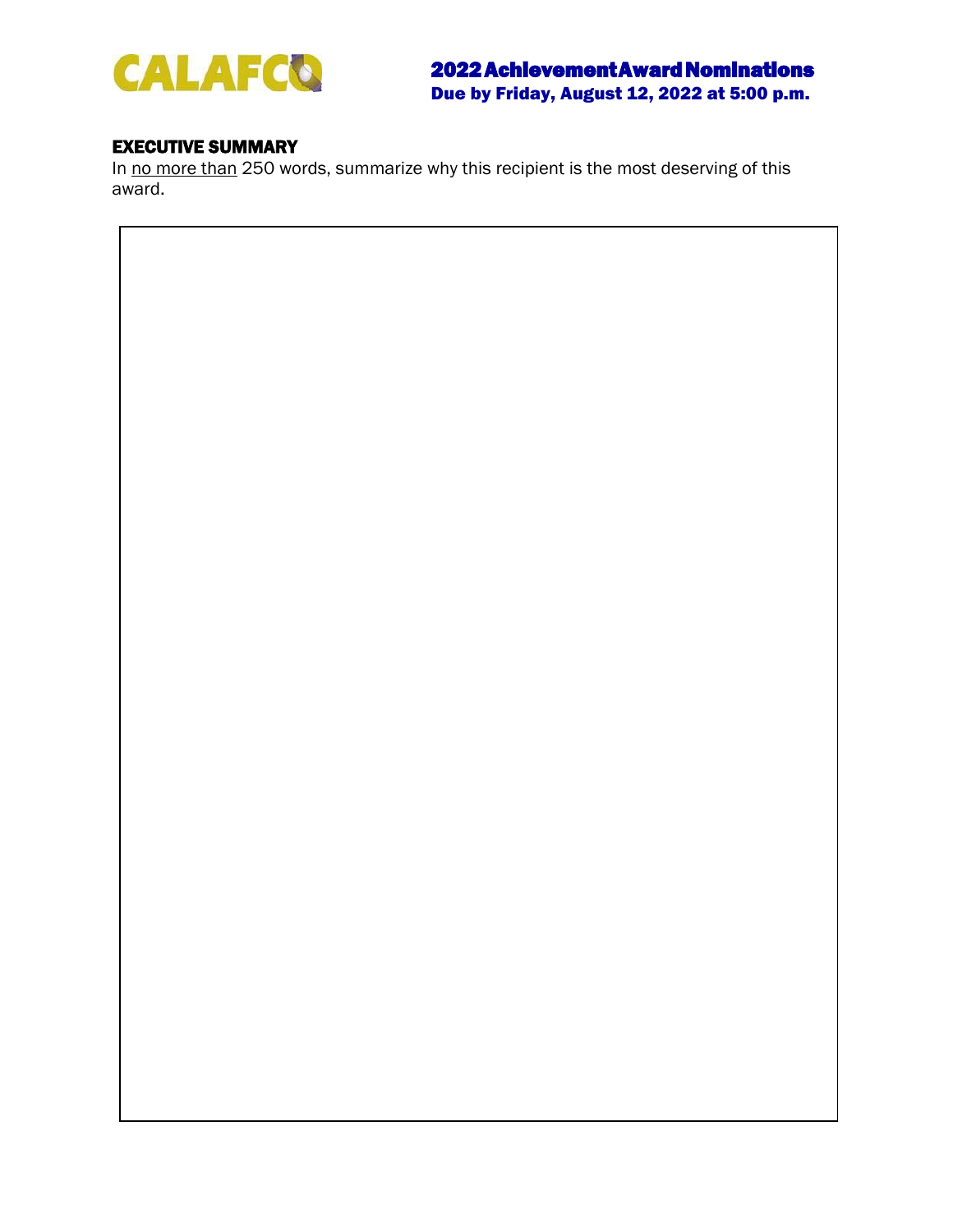

# NOMINATION SUMMARY

Please indicate the reasons why this person or agency deserves to be recognized (this section must be no more than 1,000 words or 2 pages maximum).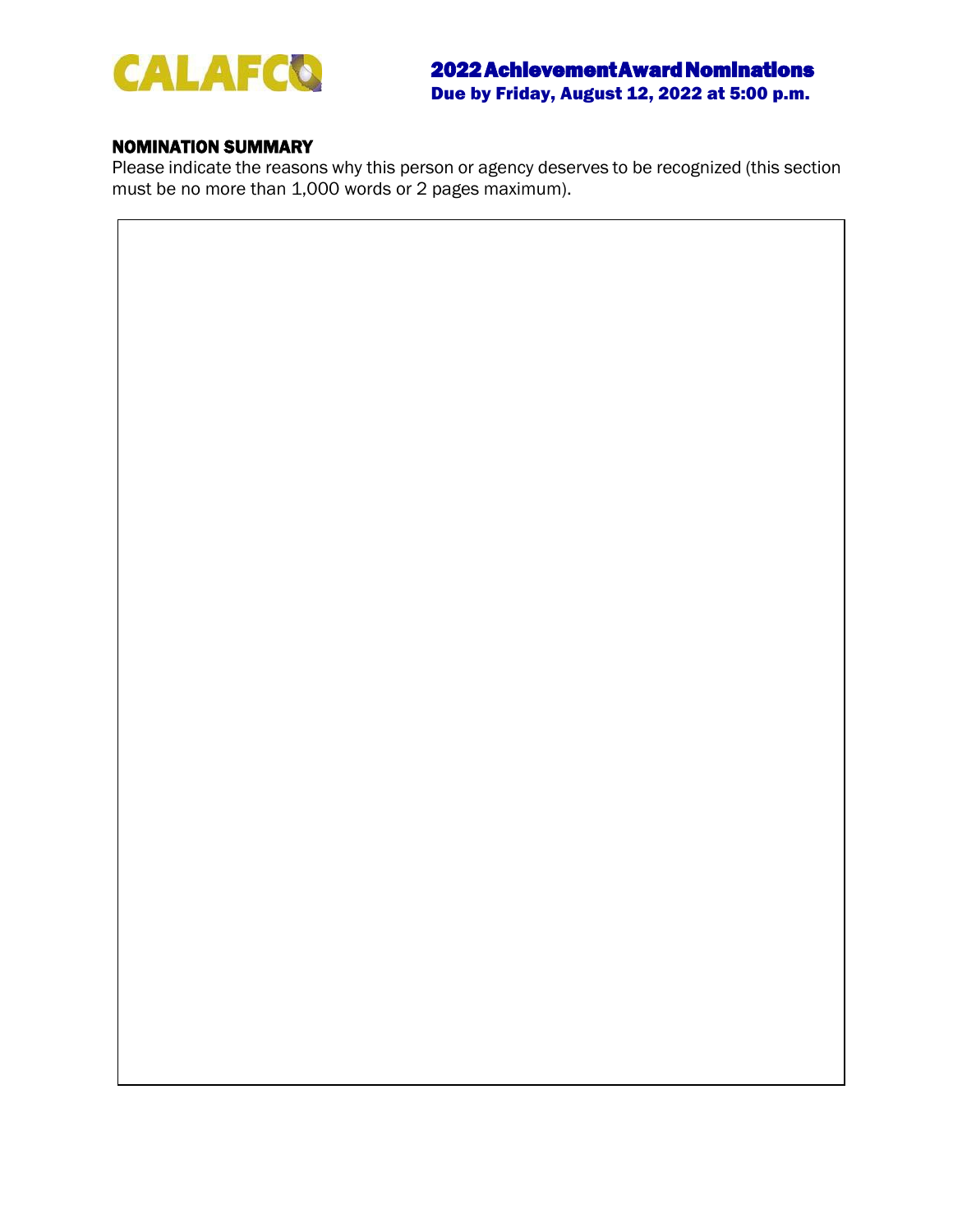

# *CALAFCO ACHIEVEMENT AWARD CATEGORIES, NOMINATION & SELECTION CRITERIA*

CALAFCO recognizes excellence within the LAFCo community and the full membership by presenting the *Achievement Awards* at the CALAFCO Annual Conference. Nominations are now open and being accepted until *5:00 p.m., Friday, August 12, 2022* in the following categories:

# OUTSTANDING CALAFCO VOLUNTEER

#### Award Summary:

Recognizes a CALAFCO volunteer who has provided exemplary service during the past year. Exemplary service is service which clearly goes above and beyond that which is asked or expected in the charge of their responsibilities. This category may include a CALAFCO Board member, regional officer, program volunteer, or any other requested volunteer.

Nomination criteria:

- 1. Nominee must have volunteered for the Association during the year in which the nomination is being made.
- 2. Nominee does not have to be a CALAFCO member.
- 3. Volunteer efforts must have demonstrated the individual going above and beyond what was asked/expected with positive and effective results.
- 4. Nominee can be a CALAFCO Board member, regional officer, program volunteer or any other volunteer.

# Selection criteria:

- 1. Must meet all nomination criteria requirements for consideration.
- 2. Equal consideration shall be given to each nominee, regardless of their position or role as a volunteer. Only the contributions and outcomes shall be considered, not the individual's position.
- 3. The extent of the volunteerism and the overall impact to the statewide Association and membership based on that volunteerism shall be considered.
- 4. Preference may be given to individuals who have not previously received this award and meet all the required criteria.

# OUTSTANDING CALAFCO ASSOCIATE MEMBER

#### Award Summary:

Presented to an active CALAFCO Associate Member (person or agency) that has advanced or promoted the cause of LAFCos by consistently producing distinguished work that upholds the mission and goals of LAFCos and has helped elevate the role and mission of LAFCos through its work. Recipient consistently demonstrates a collaborative approach to LAFCo stakeholder engagement. Further, the individual or firm has a proven commitment to the Association membership through volunteering time and resources to further the cause of LAFCo and CALAFCO.

Nomination criteria:

- 1. Nominee must be a CALAFCO Associate Member in good standing with the Association.
- 2. Nominee shall be an Associate Member for the full year in which the nomination is being made.
- 3. The Associate Member nominated shall have been an Associate Member in good standing with the Association for at least one year prior to the year for which the nomination is being made.
- 4. As an Associate Member, the nominee may be an individual, firm or agency.
- 5. The nominee may be an individual within an Associate Member firm or agency.
- 6. Nominee shall demonstrate that through their work as an Associate Member, the role and mission of LAFCo has been upheld and furthered.
- 7. Nominee must have proven cooperative and collaborative approaches to situations and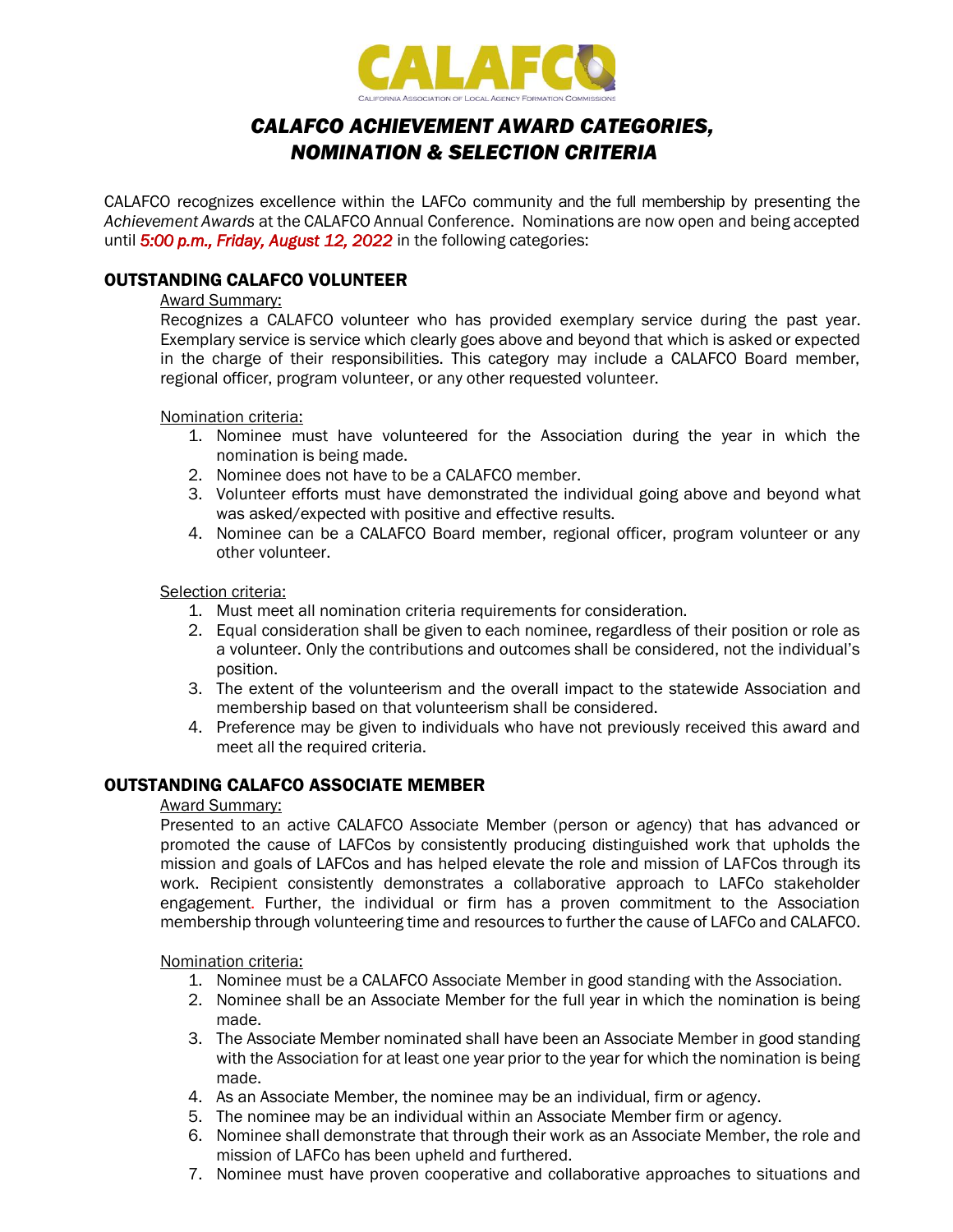solutions that affect LAFCos statewide as an Associate Member.

8. Proven commitment to the Association's membership as an Associate Member by volunteering resources to the Association during the year in which the nomination is made.

# Selection criteria:

- 1. Must meet all nomination criteria requirements for consideration.
- 2. Equal consideration shall be given to all nominees that meet the nominating criteria.
- 3. The level of volunteering time and resources to the Association shall be a consideration with all other nomination criteria.

# OUTSTANDING COMMISSIONER

# Award Summary:

Presented to an individual Commissioner for extraordinary service to his or her Commission. Extraordinary service is considered actions above and beyond those required in the course of fulfilling their statutory responsibilities as a Commissioner. It requires consistently demonstrating independent judgment on behalf of the interest of the entire county, developing innovative and collaborative solutions to local issues, and leading the commission and community by example.

# Nomination criteria:

- 1. Nominee must be a Commissioner of a LAFCo in good standing with the Association.
- 2. Nominee shall be a Commissioner for the full year in which the nomination is being made.
- 3. Proven demonstration of consistently exercising independent judgment for the greater good of the County is required.
- 4. Proven leadership of the commission and the community through collaborative, innovative and creative solutions to local issues is required.
- 5. Proven effective results and outcomes shall be demonstrated in the nomination.

# Selection criteria:

- 1. Must meet all nomination criteria requirements for consideration.
- 2. Equal consideration shall be given to all nominees that meet the nominating criteria.
- 3. Representation type (city-county-district-public) shall not be a consideration nor shall be the size or geographic area of the LAFCo on which the Commissioner serves.
- 4. The overall impact of the leadership of the Commissioner shall be considered.
- 5. Preference may be given to individuals who have not previously received this award and meet all the required criteria.

# OUTSTANDING LAFCo PROFESSIONAL

# Award Summary:

Recognizes an Executive Officer, Staff Analyst, Clerk, Legal Counsel or any other LAFCo staff person for exemplary service during the past year. Exemplary service is considered actions which clearly go above and beyond that which is asked, expected, or required in the charge of their LAFCo responsibilities.

Nomination criteria:

- 1. Nominee must be a staff person of a LAFCo in good standing with the Association.
- 2. Nominee shall be a staff person for the full year in which the nomination is being made.
- 3. As a staff person, the nominee can be either an employee of the LAFCo or a contractor providing employee-type services to the LAFCo.
- 4. Efforts must be demonstrated that the individual has consistently gone above and beyond or outside the scope of their role or job responsibilities, with proven results that otherwise would not have occurred.

# Selection criteria:

- 1. Must meet all nomination criteria requirements for consideration.
- 2. Equal consideration shall be given to all nominees that meet the nominating criteria.
- 3. Position within a LAFCo shall not be a consideration, nor shall be the size or geographic area of the LAFCo.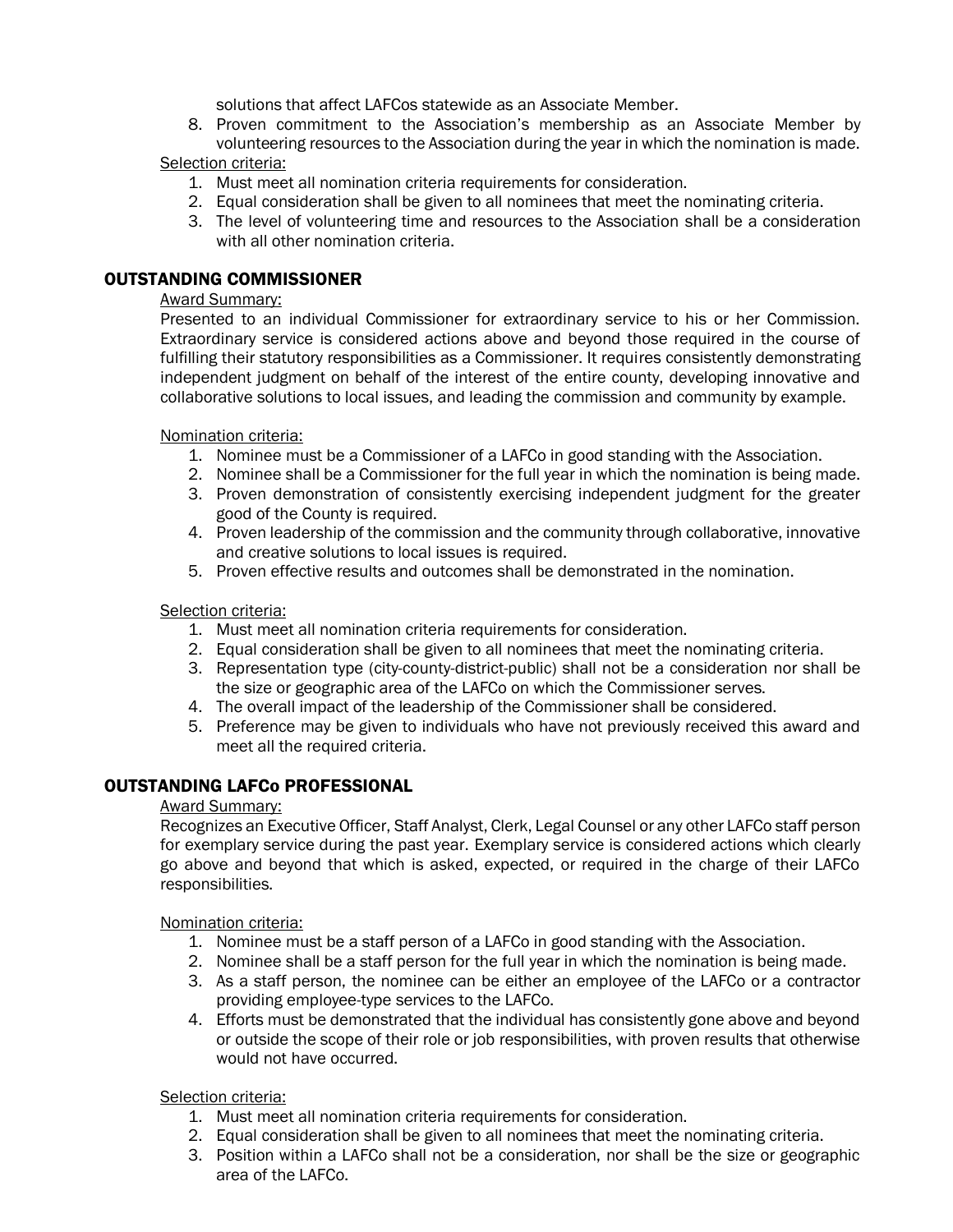- 4. The overall impact of the LAFCo professional to their LAFCo and the greater community shall be considered.
- 5. Preference may be given to individuals who have not previously received this award and meet all the required criteria.

# LIFETIME ACHIEVEMENT AWARD

#### Award Summary:

Recognizes any individual who has made extraordinary contributions to the statewide LAFCo community in terms of longevity of service, exemplary advocacy of LAFCo-related legislation, proven leadership in approaching a particular issue or issues, and demonstrated support in developing and implementing innovative and creative ways to support the goals of LAFCos throughout California. At a minimum, the individual should be involved in the LAFCo community for at least twenty (20) years.

Nomination criteria:

- 1. Nomination must be received from a member LAFCo or Associate Member in good standing with the Association.
- 2. A minimum of 20 years direct involvement with the LAFCo community is required for consideration.
- 3. During that time, nominee shall have a proven positive impact and effect on the support and evolution of LAFCos statewide.
- 4. This includes advocacy of LAFCos statewide through legislation, developing creative and innovative solutions to LAFCo issues that serve beyond their LAFCo to the greater good, and collaborative stakeholder approaches to issues and opportunities to further the cause and mission of LAFCo.

#### Selection criteria:

- 1. Must meet all nomination criteria requirements for consideration.
- 2. Preference may be given to nominees who also have proven experience volunteering for CALAFCO through a regional officer role, serving on committees, serving on the CALAFCO Board, or any other method of volunteering for the Association that serves to promote and support the mission and work of LAFCos throughout the state.

# LEGISLATOR OF THE YEAR

#### Award Summary:

Presented to a member of the California State Senate or Assembly in recognition of leadership and valued contributions in support of LAFCo goals that have a statewide effect. The recipient shall have demonstrated clear support and effort to further the cause and ability of LAFCos to fulfill their statutory mission. Selected by CALAFCO Board by super majority.

#### Nomination criteria:

- 1. Nominee shall be a California State legislator during the full year in which the nomination was made.
- 2. Nominee must have demonstrated extraordinary leadership in the Legislature on behalf of LAFCos statewide, with efforts resulting in a positive impact for all LAFCos.

# Selection criteria:

- 1. Must meet all nomination criteria requirements for consideration.
- 2. All Legislator of the Year nominations shall be forwarded by the Achievement Awards Committee to the Board for consideration.
- 3. Selection of the recipient of this award shall be done with a super majority approval of the Board (present at the time of the vote).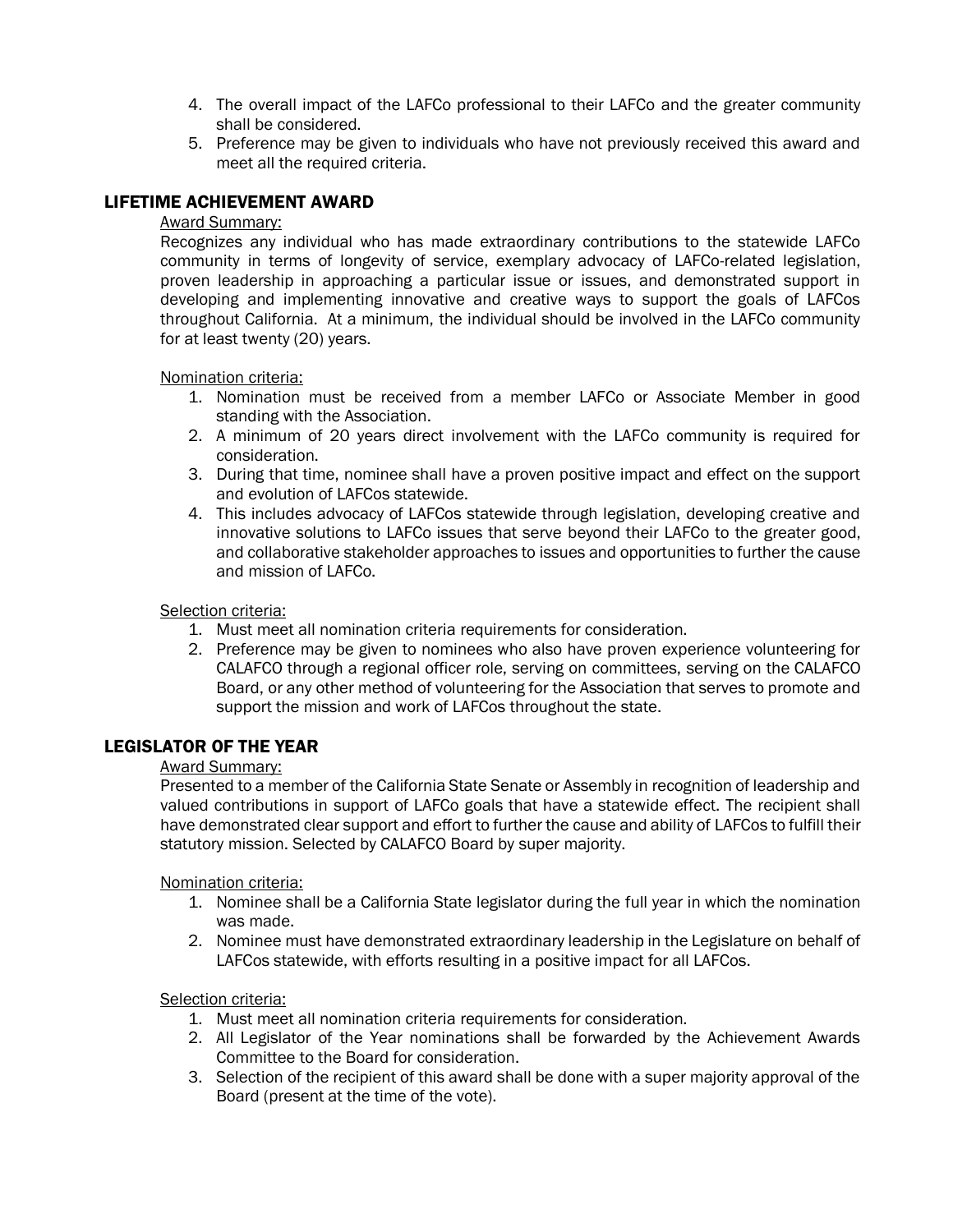# MIKE GOTCH EXCELLENCE IN PUBLIC SERVICE AWARD

#### Award Summary:

Awarded to an individual, group or agency for actions that rise above expected or common functions or actions that are LAFCo-related; *and* reduce or eliminate common institutional roadblocks; *and* result in a truly extraordinary public service outcome. Individuals, a LAFCo, or collaborative effort among multiple LAFCos or a LAFCo with other entities are eligible. Other entities shall be decision-making bodies at the local, regional or state level. This award has the following two distinct categories, each focusing on specific areas of the LAFCo mission:

- *1. Protection of agricultural and open space lands and prevention of sprawl*
- *2. Innovation, collaboration, outreach and effective support of the evolution and viability of local agencies, promotion of efficient and effective delivery of municipal services*

#### Award categories:

# Protection of agricultural and open space lands and prevention of sprawl

Includes the development and implementation of programs or other actions associated with agriculture, water, flood control, parks and recreation, habitat conservation plans and public lands. Demonstrates the recipient has identified, encouraged and ensured the preservation of agricultural and open space lands. Proven actions that encourage cities, counties and special districts to direct development away from all types of agricultural lands, including prime agricultural lands and open space lands. Includes demonstrated consideration given in decisions to Regional Transportation Plans, including sustainable communities strategies and other growth plans to ensure reliable services, orderly growth, and sustainable communities.

# Innovation, collaboration, outreach and effective support of the evolution and viability of local agencies, promotion of efficient and effective delivery of municipal services

Includes the development and implementation of innovate support and systems within internal LAFCo operations in the support of local agencies. Actions produce systemic and sustainable improvements and innovation of local government. Proven facilitation of constructive discussions with local and regional agencies and proactive outreach to local and regional agencies as well as local stakeholders and communities to identify issues and solutions and demonstrated action as a coordinating agency in offering and supporting unique local solutions to meet local challenges. Successful demonstration of development of capacities and abilities of local agencies. Provide tools and resources to local agencies to address aging infrastructure, fiscal challenges and the maintenance of existing services. Demonstrated action to streamline the provision of local services with proven results that services are consistent or have been improved as a result, with little to no increased cost to the consumer. Focused efforts and proven results to ensure delivery of services to all communities, especially disadvantaged communities.

Nomination criteria:

- 1. Clear demonstration that the actions rise above expected or common functions or actions.
- 2. The actions reduced or eliminated common institutional roadblocks.
- 3. The actions clearly proven a truly extraordinary public service outcome that is systemic and sustainable.
- 4. Identified unique circumstances and factors leading to the solution/project.
- 5. The innovative steps taken by the LAFCo or entity/entities/individual to solve the problem, overcome the situation, or to take action.
- 6. Clear description of the results/outcomes of the work and the short- and long-term effects.
- 7. How this work can be promoted as a LAFCo best practice.
- 8. Clear demonstration how this nomination meets all criteria.

Selection Criteria:

- 1. Must meet all nomination criteria requirements for consideration.
- 2. Equal consideration shall be given to each nominee within each category. The size or geographic area of the LAFCo within a given category shall not be a consideration.
- 3. The overall impact of the actions and outcomes to the greater community being served shall be considered.
- 4. The level of impact based on the required nomination criteria shall be considered.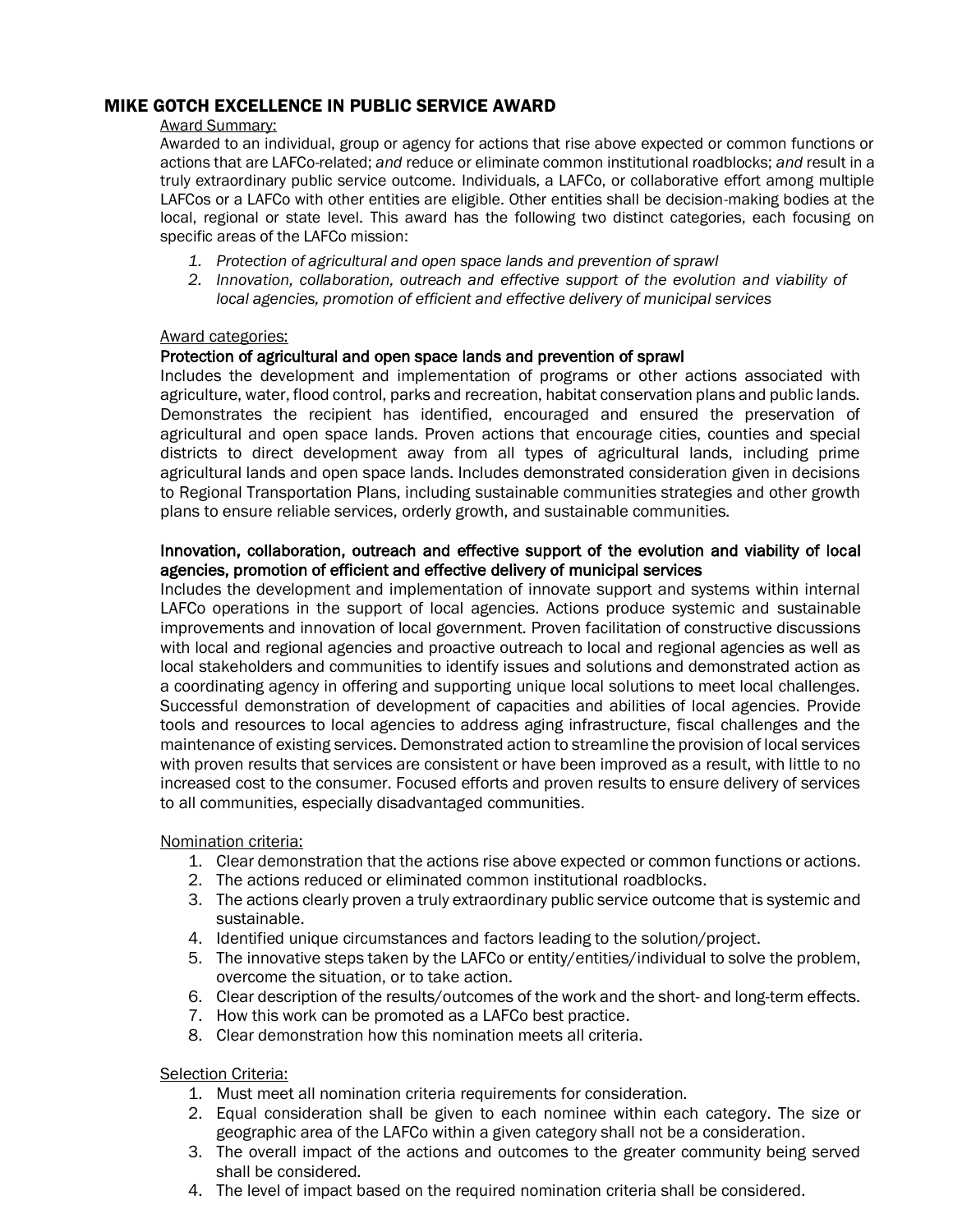

# *PREVIOUS CALAFCO ACHIEVEMENT AWARD RECIPIENTS*

#### 2020 – 2021 *(2 year period due to the pandemic)*

| <b>Outstanding Associate Member</b>                                              | <b>Planwest Partners</b>         |
|----------------------------------------------------------------------------------|----------------------------------|
| <b>Outstanding Commissioner</b>                                                  | <b>Olin Woods, Yolo LAFCo</b>    |
| Outstanding LAFCo Professional                                                   | Crystal Craig, Riverside LAFCo   |
| Mike Gotch Protection of Ag and Open Space<br>Lands & Prevention of Urban Sprawl | Napa LAFCo                       |
| Mike Gotch Courage & Innovation in<br>Local Government Leadership Award          | <b>Yolo LAFCo</b>                |
| Lifetime Achievement Award                                                       | Jerry Glabach, Los Angeles LAFCo |

#### 2019

Distinguished Service Award **Charley Wilson, Orange LAFCo** Most Effective Commission Contra Costa LAFCo

Mike Gotch Courage & Innovation in Butte LAFCo Local Government Leadership Award

#### 2018

Distinguished Service Award **John Withers**, Orange LAFCo Most Effective Commission Santa Clara LAFCo Outstanding Commissioner **Margie Mohler, Napa LAFCo** Outstanding LAFCo Professional George Williamson, Del Norte LAFCo Outstanding LAFCo Clerk **Elizabeth Valdez, Riverside LAFCo** Outstanding CALAFCO Associate Member Best Best & Krieger

Mike Gotch Courage & Innovation in **Mike Ott, San Diego LAFCo** Local Government Leadership Award

Outstanding Commissioner **Jim DeMartini**, Stanislaus LAFCo Outstanding LAFCo Professional **David Church**, San Luis Obispo LAFCo Project of the Year Orange LAFCo, *for San Juan Capistrano Utilities MSR*  Government Leadership Award CA State Water Resources Control Board, Los Angeles County and Los Angeles LAFCo, *for Sativa Water District*

Legislator of the Year **Assembly Member Mike Gipson** Lifetime Achievement Award **John Benoit**, various LAFCos, Jurg Heuberger, Imperial LAFCo

Project of the Year Lake LAFCo, water services consolidation

Government Leadership Award City of Porterville, County of Tulare, Dept. of Water Resources, State Water Resources Control Board, Governor's Office of Emergency Services, Self Help Enterprises, Community Water Center for East Porterville water supply project

#### Legislator of the Year **Assembly Member Anna Caballero** Assembly Member Anna Caballero

Lifetime Achievement Award **Pat McCormick, Santa Cruz LAFCo, George Spiliotis,** Pat McCormick, Santa Cruz LAFCo, George Spiliotis, Riverside LAFCo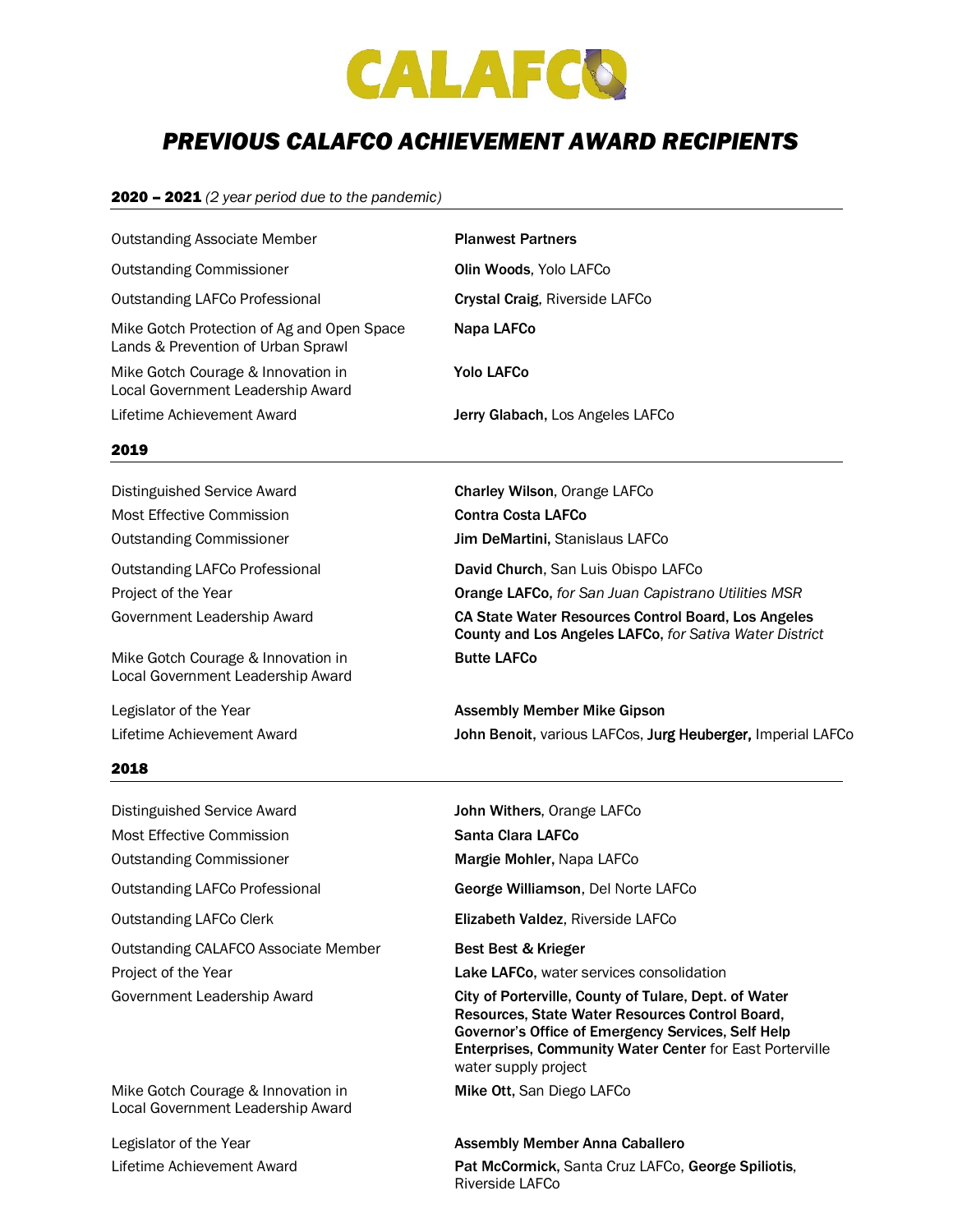#### 2017

Most Effective Commission Los Angeles LAFCo Outstanding CALAFCO Member Suller Splend Sblendorio, Alameda LAFCo Outstanding Commissioner John Marchand, Alameda LAFCo Outstanding LAFCo Professional **Paul Novak**, Los Angeles LAFCo Outstanding LAFCo Clerk **Richelle Beltran, Ventura LAFCo** Outstanding CALAFCO Associate Member Policy Consulting Associates

#### 2016

Most Effective Commission San Luis Obispo LAFCo Outstanding CALAFCO Member John Leopold, Santa Cruz LAFCo Outstanding Commissioner **Don Tatzin, Contra Costa LAFCo** Outstanding LAFCo Professional Steve Lucas, Butte LAFCo Government Leadership Award **Southern Region of CALAFCO** 

#### 2015

Mike Gotch Courage & Innovation in **Yuba County Water Agency** Local Government Leadership Award Distinguished Service Award **Mary Jane Griego, Yuba LAFCo** Most Effective Commission **Butte LAFCo** Outstanding LAFCo Professional Sam Martinez, San Bernardino LAFCo Outstanding LAFCo Clerk Terri Tuck, Yolo LAFCo

Legislators of the Year Award **Assembly member Chad Mayes** 

Project of the Year **County Services MSR**, Butte LAFCo, and Santa Rosa Annexation, Sonoma LAFCo

Government Leadership Award **San Luis Obispo County Public Works Dept.** Lifetime Achievement Award **Kathy Rollings McDonald** (San Bernardino)

Distinguished Service Award Peter Brundage, Sacramento LAFCo Outstanding LAFCo Clerk Cheryl Carter-Benjamin, Orange LAFCo Project of the Year **Countywide Water Study**, (Marin LAFCo)

Lifetime Achievement Award **Bob Braitman** (retired Executive Officer)

Outstanding CALAFCO Member Marjorie Blom, formerly of Stanislaus LAFCo

Outstanding Commissioner **Matthew Beekman**, formerly of Stanislaus LAFCo

Project of the Year Formation of the Ventura County Waterworks District No. 38 (Ventura LAFCo) and 2015 San Diego County Health Care Services five-year sphere of influence and service review report (San Diego LAFCo)

Government Leadership Award The Cities of Dublin, Pleasanton, Livermore and San Ramon, the Dublin San Ramon Services District and the Zone 7 Water Agency

CALAFCO Associate Member of the Year Michael Colantuono of Colantuono, Highsmith & Whatley

Lifetime Achievement Award **Jim Chapman (Lassen LAFCo) and Chris Tooker** (formerly of Sacramento LAFCo)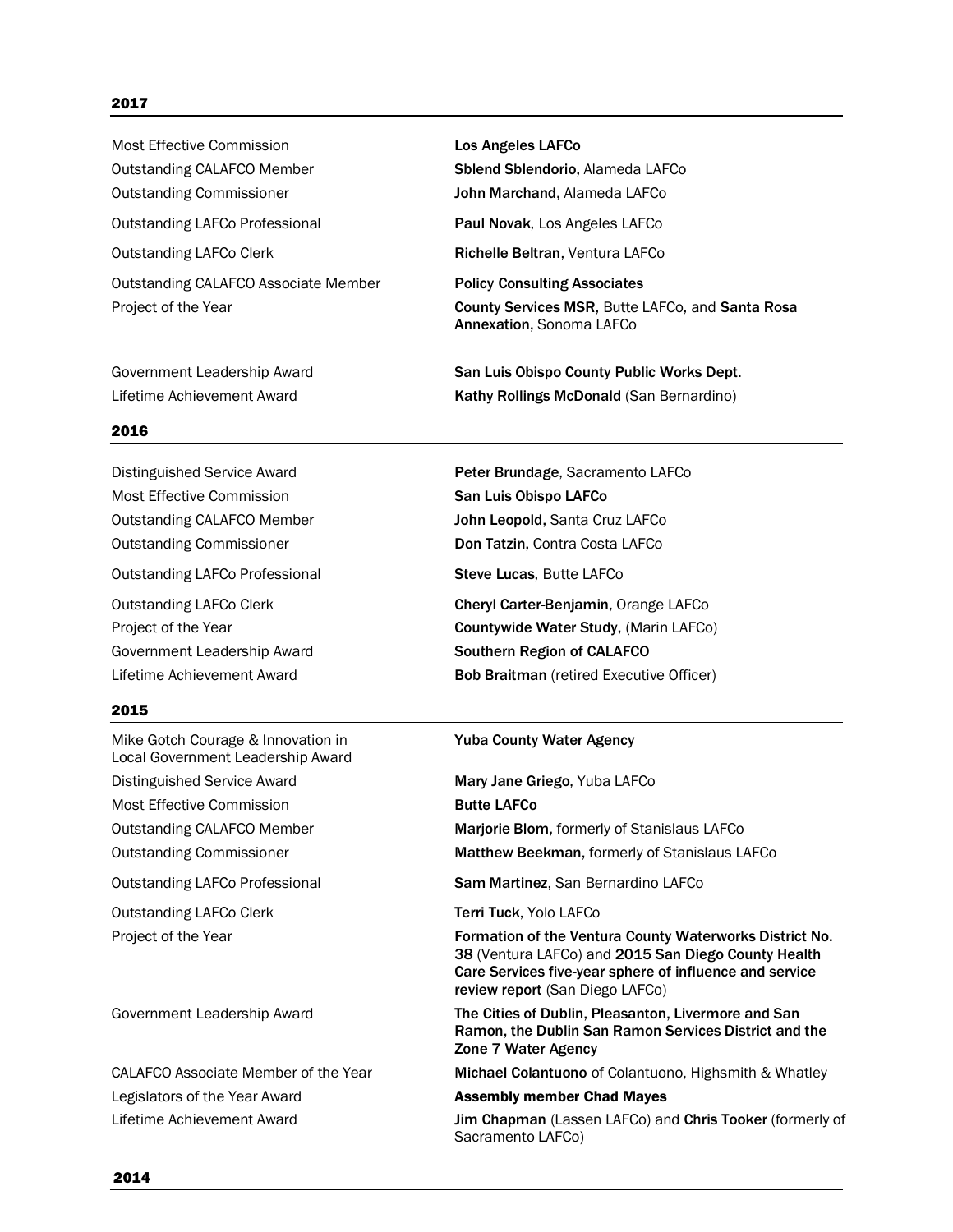Local Government Leadership Award Distinguished Service Award **Kate McKenna, Monterey LAFCo** Most Effective Commission Santa Clara LAFCo Outstanding CALAFCO Member **Stephen Lucas, Butte LAFCo** Outstanding Commissioner **Paul Norsell**, Nevada LAFCo Outstanding LAFCo Professional **Kate McKenna, Monterey LAFCo** Outstanding LAFCo Clerk **Paige Hensley**, Yuba LAFCo

#### 2013

Local Government Leadership Award Most Effective Commission Stanislaus LAFCo Outstanding CALAFCO Member **Harry Ehrlich**, San Diego LAFCo Outstanding Commissioner **Jerry Gladbach**, Los Angeles LAFCo Outstanding LAFCo Professional Lou Ann Texeira, Contra Costa LAFCo Outstanding LAFCo Clerk **Kate Sibley**, Contra Costa LAFCo

Mike Gotch Courage & Innovation in David Church, San Luis Obispo LAFCo

Project of the Year **LAFCo Procedures Guide: 50<sup>th</sup> Year Special Edition,** San Diego LAFCo

Government Leadership Award Orange County Water District, City of Anaheim, Irvine Ranch Water District, and Yorba Linda Water District Legislators of the Year Award **Assembly member Katcho Achadjian** Lifetime Achievement Award **Susan Wilson, Orange LAFCo** 

Mike Gotch Courage & Innovation in Simón Salinas, Commissioner, Monterey LAFCo

Distinguished Service Award Roseanne Chamberlain, Amador LAFCo

Project of the Year **Plan for Agricultural Preservation**, Stanislaus LAFCo

Government Leadership Award **Came County LAFCo Community Islands Taskforce**, Orange LAFCo

Legislators of the Year Award Senators Bill Emmerson and Richard Roth

Lifetime Achievement Award **H. Peter Faye, Yolo LAFCo; Henry Pellissier, Los Angeles** LAFCo; Carl Leverenz, Butte LAFCo; Susan Vicklund-Wilson, Santa Clara LAFCo.

#### 2012

Local Government Leadership Award Most Effective Commission Number of Sonoma LAFCo

Outstanding Commissioner **Sherwood Darington**, Monterey LAFCo Outstanding LAFCo Professional **Carole Cooper**, Sonoma LAFCo Outstanding LAFCo Clerk Gwenna MacDonald, Lassen LAFCo

Mike Gotch Courage & Innovation in **Bill Chiat, CALAFCO Executive Director** 

Distinguished Service Award **Marty McClelland, Commissioner, Humboldt LAFCo** 

Outstanding CALAFCO Member **Stephen A. Souza, Commissioner, Yolo LAFCo and** CALAFCO Board of Directors

Project of the Year **Countywide Service Review & SOI Update**, Santa Clara LAFCo

Government Leadership Award North Orange County Coalition of Cities, Orange LAFCo

Lifetime Achievement Award P. Scott Browne, Legal Counsel LAFCos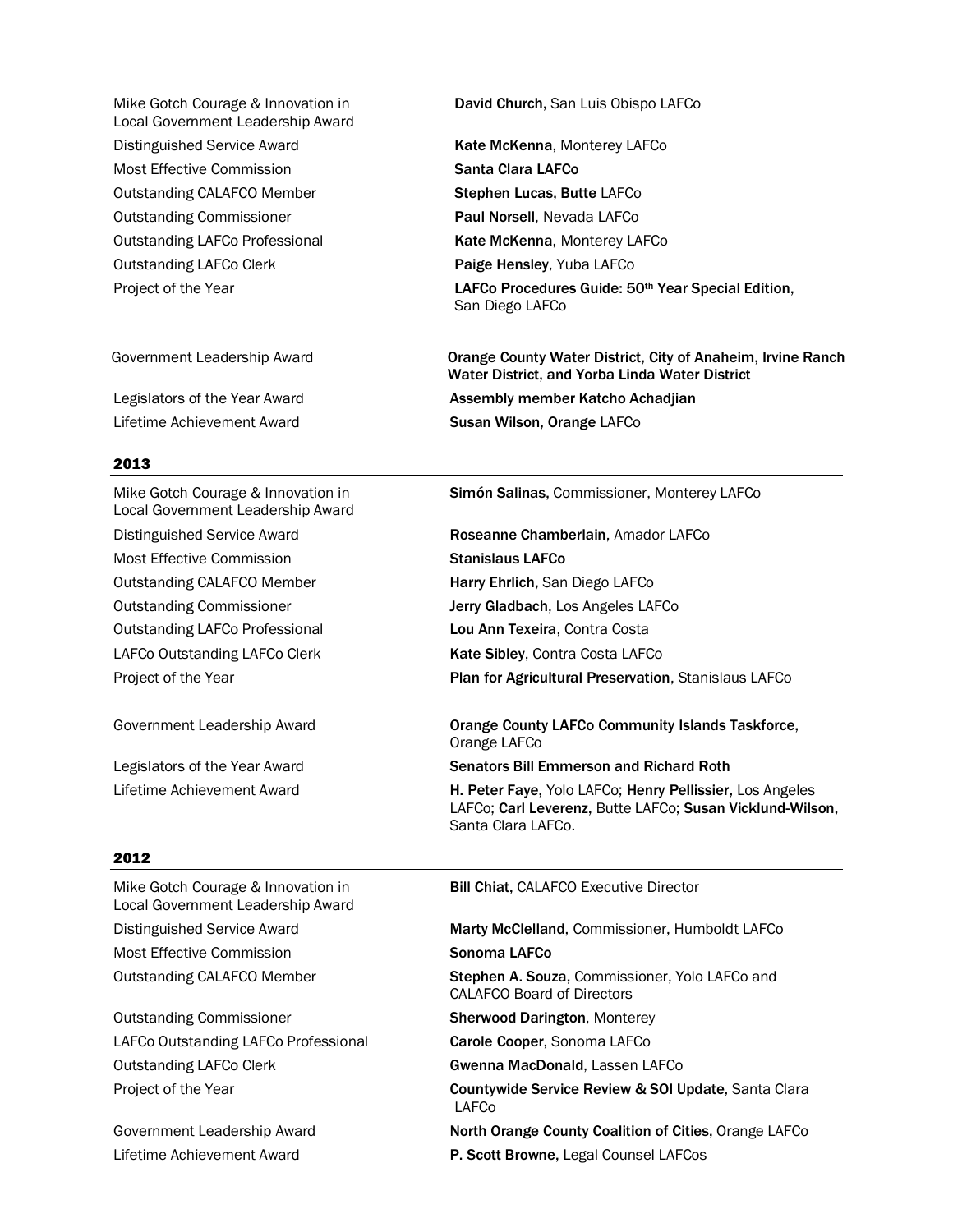# 2011

| Mike Gotch Courage & Innovation in<br>Local Government Leadership Award | Martin Tuttle, Deputy Director for Planning, Caltrans<br>Mike McKeever, Executive Director, SACOG                                     |
|-------------------------------------------------------------------------|---------------------------------------------------------------------------------------------------------------------------------------|
| <b>Distinguished Service Award</b>                                      | Carl Leverenz, Commissioner and Chair, Butte                                                                                          |
| LAFCo Most Effective Commission                                         | San Bernardino LAFCo                                                                                                                  |
| <b>Outstanding CALAFCO Member</b>                                       | Keene Simonds, Executive Officer, Napa LAFCo                                                                                          |
| <b>Outstanding Commissioner</b>                                         | Louis R. Calcagno, Monterey LAFCo                                                                                                     |
| <b>Outstanding LAFCo Professional</b>                                   | June Savala, Deputy Executive Officer, Los Angeles LAFCo                                                                              |
| <b>Outstanding LAFCo Clerk</b>                                          | Debbie Shubert, Ventura LAFCo                                                                                                         |
| Project of the Year                                                     | <b>Cortese-Knox-Hertzberg Definitions Revision</b><br>Bob Braitman, Scott Browne, Clark Alsop, Carole Cooper,<br>and George Spiliotis |
| Government Leadership Award                                             | <b>Contra Costa Sanitary District</b>                                                                                                 |
|                                                                         | <b>Elsinore Water District and Elsinore Valley Municipal Water</b><br><b>District</b>                                                 |
| 2010                                                                    |                                                                                                                                       |
| Mike Gotch Courage & Innovation in<br>Local Government Leadership Award | Helen Thompson, Commissioner, Yolo LAFCo                                                                                              |
| <b>Distinguished Service Award</b>                                      | Kathleen Rollings-McDonald, Executive Officer, San<br>Bernardino LAFCo                                                                |
| <b>Most Effective Commission</b>                                        | Bob Braitman, Executive Officer, Santa Barbara LAFCo<br><b>Tulare LAFCo</b>                                                           |
|                                                                         |                                                                                                                                       |
| <b>Outstanding CALAFCO Member</b><br><b>Outstanding Commissioner</b>    | Roger Anderson, Ph.D., CALAFCO Chair, Santa Cruz LAFCo<br>George Lange, Ventura LAFCo                                                 |
|                                                                         |                                                                                                                                       |
| <b>Outstanding LAFCo Professional</b>                                   | Harry Ehrlich, Government Consultant, San Diego LAFCo                                                                                 |
| <b>Outstanding LAFCo Clerk</b>                                          | Candie Fleming, Fresno LAFCo                                                                                                          |
| Project of the Year                                                     | <b>Butte LAFCo</b><br>Sewer Commission - Oroville Region Municipal Service<br>Review                                                  |
| Government Leadership Award                                             | Nipomo Community Services District and the County of San<br>Luis Obispo                                                               |
| Special Achievement                                                     | Chris Tooker, Sacramento LAFCo and CALAFCO Board of<br>Directors                                                                      |
| 2009                                                                    |                                                                                                                                       |
| Mike Gotch Courage & Innovation in<br>Local Government Leadership Award | Paul Hood, Executive Officer, San Luis Obispo LAFCo                                                                                   |
| <b>Distinguished Service Award</b>                                      |                                                                                                                                       |
|                                                                         | William Zumwalt, Executive Officer, Kings LAFCo                                                                                       |
| Most Effective Commission                                               | Napa LAFCo                                                                                                                            |
| <b>Outstanding CALAFCO Member</b>                                       | Susan Vicklund Wilson, CALAFCO Vice Chair<br>Jerry Gladbach, CALAFCO Treasurer                                                        |
| <b>Outstanding Commissioner</b>                                         | Larry M. Fortune, Fresno LAFCo                                                                                                        |
| <b>Outstanding LAFCo Professional</b>                                   | Pat McCormick, Santa Cruz LAFCo Executive Officer                                                                                     |
| <b>Outstanding LAFCo Clerk</b>                                          | Emmanuel Abello, Santa Clara LAFCo                                                                                                    |
| Project of the Year                                                     | <b>Orange LAFCo Boundary Report</b>                                                                                                   |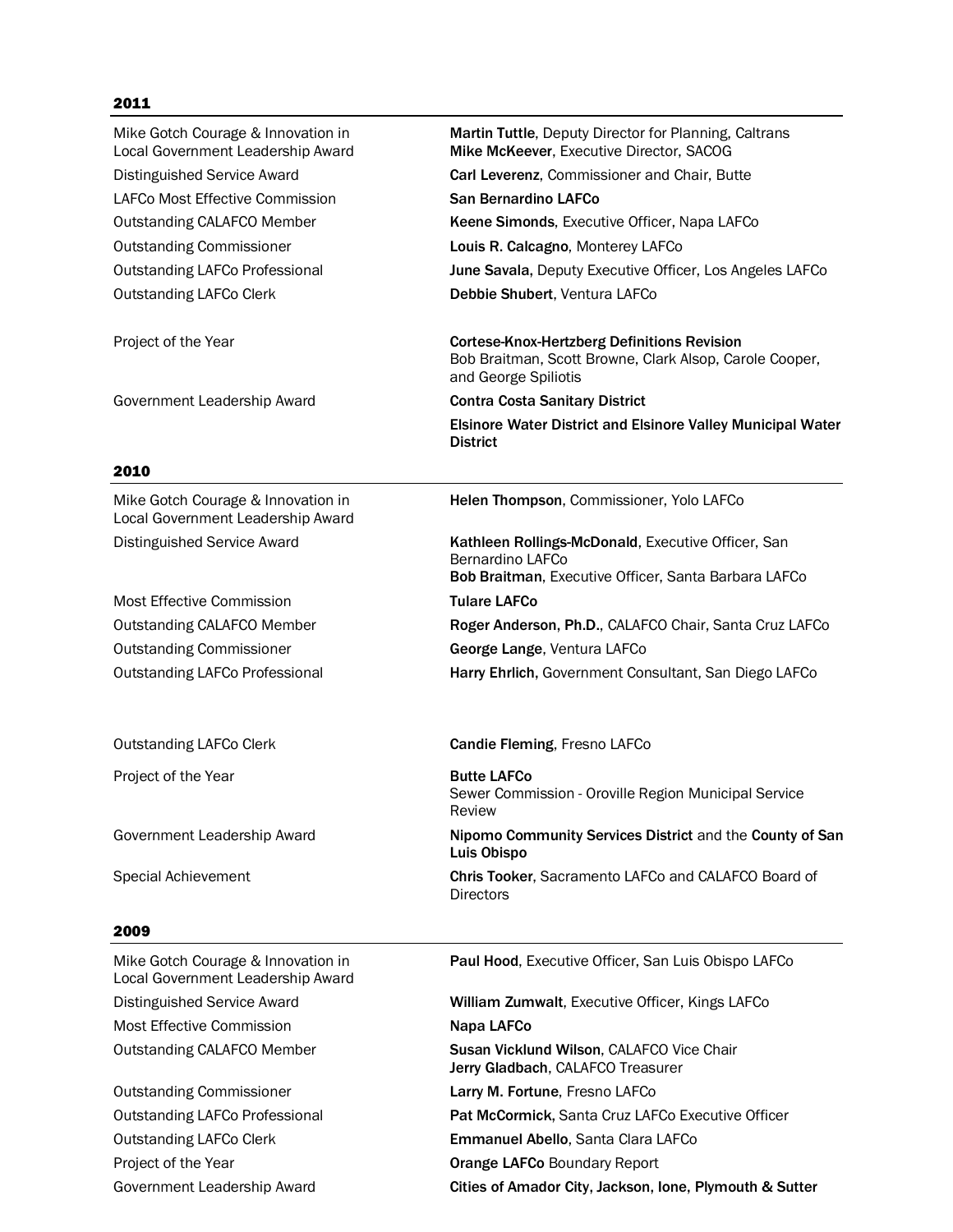Creek; Amador County; Amador Water Agency; Pine Grove CSD – Countywide MSR Project

#### Legislator of the Year Award **Assembly Member Jim Silva**

#### 2008

Most Effective Commission Nuba LAFCo

Project of the Year New York 1997 Shapes Control Mings LAFCo

#### 2007

Distinguished Service Award William D. Smith, San Diego Legal Counsel Most Effective Commission Santa Clara LAFCo

Lifetime Achievement **Contract Contract Contract Contract Contract Contract Contract Contract Contract Contract** 

#### 2006

Distinguished Service Award Clark Alsop, CALAFCO Legal Counsel Most Effective Commission Award **Alameda LAFCo** Outstanding Commissioner Award Ted Grandsen, Ventura LAFCo

Outstanding LAFCo Clerk Award Janice Bryson, San Diego LAFCo

Legislator of the Year Award Senator Christine Kehoe

#### 2005

Most Effective Commission Award Ventura LAFCo

Distinguished Service Award Peter M. Detwiler, Senate Local Government Committee Chief Consultant

Outstanding Commissioner Dennis Hansberger, San Bernardino LAFCo

Outstanding LAFCo Professional Michael Ott, San Diego LAFCo Executive Officer Martha Poyatos, San Mateo Executive Officer

Outstanding LAFCo Clerk Wilda Turner, Los Angeles LAFCo City and Community District MSR and SOI Update Government Leadership Award San Bernardino Board of Supervisors Legislator of the Year Award **Assembly Member Anna M. Caballero** 

Outstanding CALAFCO Member **Kathy Long**, Board Chair, Ventura LAFCo Outstanding Commissioner Gayle Uilkema, Contra Costa LAFCo

Outstanding LAFCo Professional Joyce Crosthwaite, Orange LAFCo Executive Officer Outstanding LAFCo Clerk Debby Chamberlin, San Bernardino LAFCo Project of the Year San Bernardino LAFCo and City of Fontana Islands Annexation Program Government Leadership Award **City of Fontana - Islands Annexation Program** 

Outstanding CALAFCO Member Everett Millais, CALAFCO Executive Officer and Executive Officer of Ventura LAFCo

Chris Tooker, Sacramento LAFCo

Outstanding LAFCo Professional Award Larry Calemine, Los Angeles LAFCo Executive Officer

Marilyn Flemmer, Sacramento LAFCo

Project of the Year Award Sacramento Municipal Utility District Sphere of Influence Amendment and Annexation; Sacramento LAFCo

Outstanding Government Leadership Award **Cities of Porterville, Tulare, and Visalia and Tulare LAFCo** Island Annexation Program

Outstanding CALAFCO Member Peter Herzog, CALAFCO Board, Orange LAFCo Distinguished Service Award Elizabeth Castro Kemper, Yolo LAFCo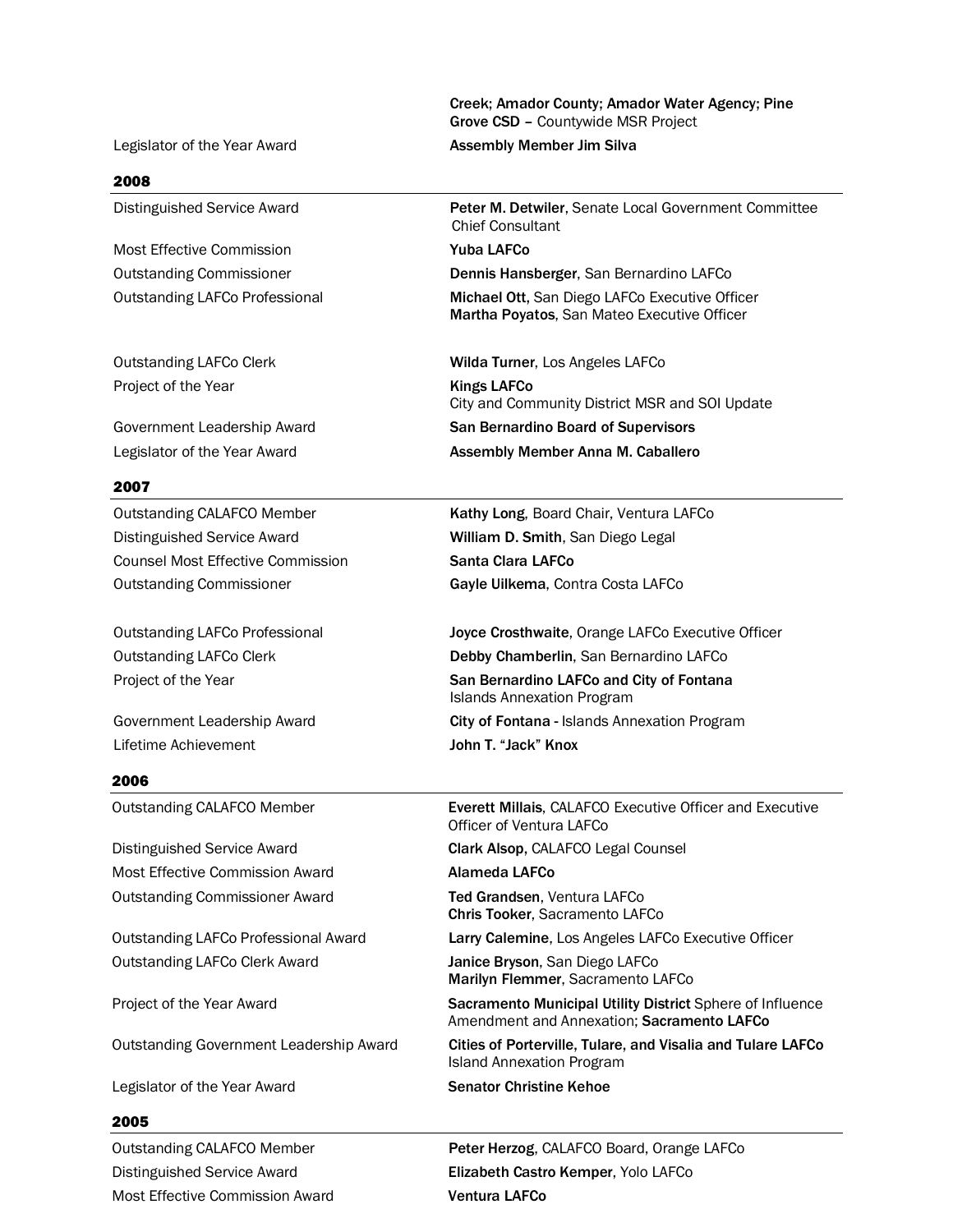# Outstanding LAFCo Professional Award **Bruce Baracco**, San Joaquin LAFCo Outstanding LAFCo Clerk Award **Danielle Ball**, Orange LAFCo Project of the Year Award **San Diego LAFCo**

2004

Distinguished Service Award Julie Howard, Shasta LAFCo Most Effective Commission Award **San Diego LAFCo** Outstanding Commissioner Award Edith Johnsen, Monterey LAFCo Outstanding LAFCo Professional Award **David Kindig**, Santa Cruz LAFCo Project of the Year Award **San Luis Obispo LAFCo** 

# 2003

Distinguished Service Award **Henri F. Pellissier**, Los Angeles LAFCo Most Effective Commission Award **San Luis Obispo LAFCo** Outstanding Commissioner Award **Bob Salazar**, El Dorado LAFCo Outstanding LAFCo Professional Award Shirley Anderson, San Diego LAFCo Outstanding LAFCo Clerk Award Lori Fleck, Siskiyou LAFCo Project of the Year Award Napa LAFCo

Special Achievement Award **James M. Roddy** 

# 2002

Outstanding CALAFCO Member Ken Lee, CALAFCo Legislative Committee Chair Most Effective Commission Award **San Diego LAFCo Outstanding** Commissioner Award Ed Snively, Imperial LAFCo Outstanding LAFCo Professional Award Paul Hood, San Luis Obispo LAFCo Outstanding LAFCo Clerk Award **Danielle Ball**, Orange LAFCo Project of the Year Award **San Luis Obispo LAFCo** 

# 2001

Outstanding CALAFCO Member SR Jones, CALAFCO Executive Officer

Outstanding Commissioner Award **H. Peter Faye**, Yolo LAFCo Outstanding LAFCo Professional Award **Ingrid Hansen**, San Diego LAFCo Project of the Year Award **Santa Barbara LAFCo** 

Legislator of the Year Award Senator Jack O'Connell

Outstanding Commissioner Award **Art Aseltine**, Yuba LAFCo Henri Pellissier, Los Angeles LAFCo

MSR of Fire Protection and Emergency Medical Services Outstanding Government Leadership Award Sacramento Area Council of Governments (SACOG)

Outstanding CALAFCO Member Scott Harvey, CALAFCO Executive Director Nipomo CSD SOI Update, MSR, and EIR

Outstanding CALAFCO Member Michael P. Ryan, CALAFCO Board Member Comprehensive Water Service Study

Outstanding Government Leadership Award Napa LAFCo, Napa County Farm Bureau, Napa Valley Vintners Association, Napa Valley Housing Authority, Napa County Agricultural Commissioner's Office, Napa County Counsel Office, and Assembly Member Patricia Wiggins

Distinguished Service Award David Martin, Tax Area Services Section, State Board of Equalization

Outstanding Government Leadership Award Alameda County Board of Supervisors, Livermore City Council, Pleasanton City Council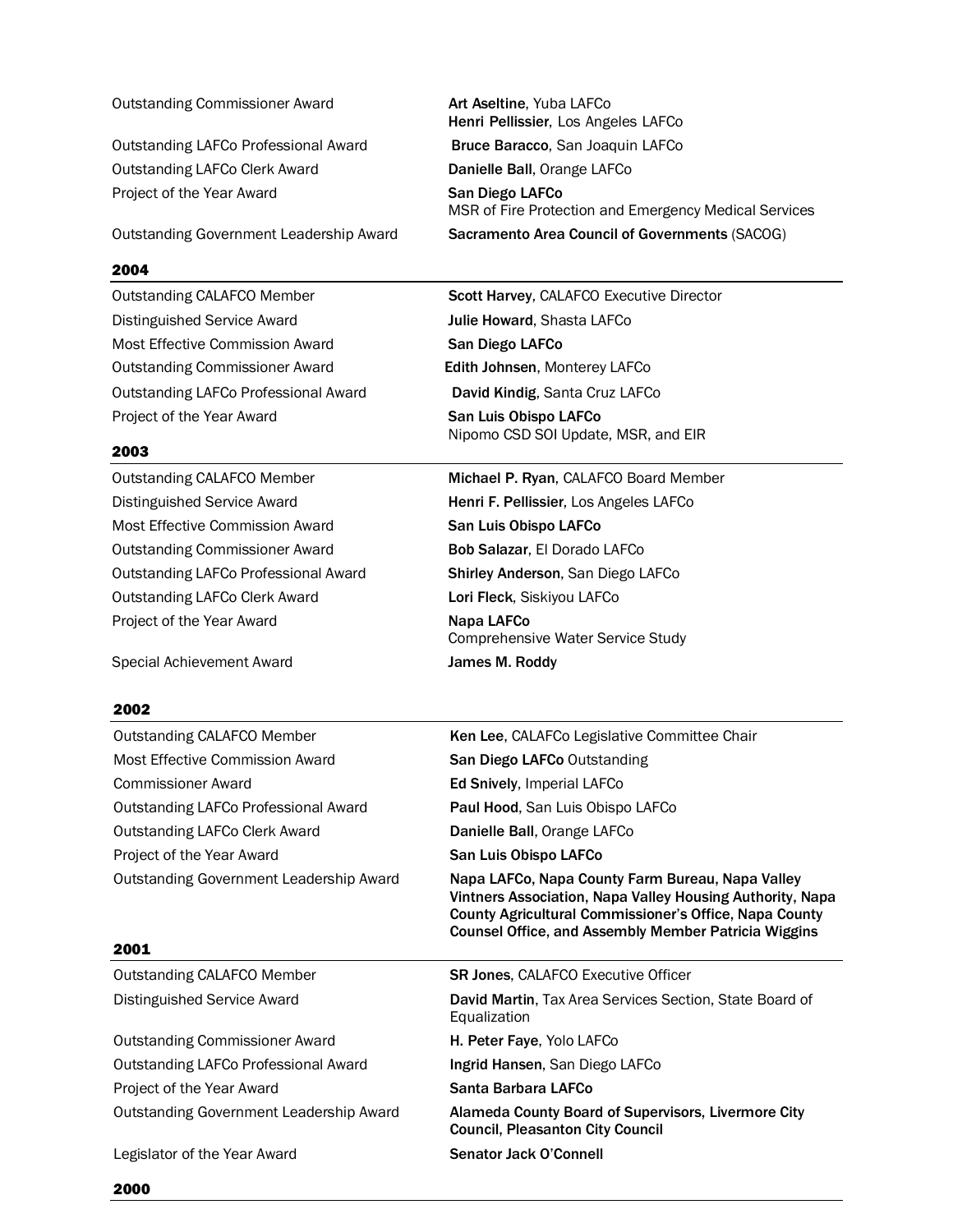Most Effective Commission Award **Yolo LAFCo** Outstanding Commissioner **Rich Gordon**, San Mateo LAFCo Outstanding LAFCo Clerk Award Susan Stahmann, El Dorado LAFCo Project of the Year Award San Diego LAFCo Legislator of the Year Award **Robert Hertzberg, Assembly Member** 

Outstanding CALAFCO Member Ron Wootton, CALAFCO Board Chair Distinguished Service Award **Ben Williams**, Commission on Local Governance for the 21st Century Outstanding LAFCo Professional Award Annamaria Perrella, Contra Costa LAFCo

#### 1999

Most Effective Commission Award **Orange LAFCo** Outstanding Executive Officer Award **Don Graff**, Alameda LAFCo Outstanding LAFCo Clerk Award **Dory Adams**, Marin LAFCo Most Creative Solution to a Multi- San Diego LAFCo Jurisdictional Problem Outstanding Government Leadership Award **Assembly Member John Longville** Legislator of the Year Award **Assembly Member Robert Hertzberg** 

#### 1998

Outstanding CALAFCO Member **Dana Smith, Orange LAFCo** Distinguished Service Award Marvin Panter, Fresno LAFCo Most Effective Commission Award **San Diego LAFCo** Outstanding Executive Officer Award **George Spiliotis**, Riverside LAFCo

Outstanding Government Leadership Award **Santa Clara County Planning Department** 

#### 1997

Most Effective Commission Award **Orange LAFCo** Outstanding Executive Officer Award George Finney, Tulare LAFCo Outstanding Staff Analysis Annamaria Perrella, Contra Costa LAFCo Outstanding Government Leadership Award South County Issues Discussion Group Most Creative Solution to a Multi- **Alameda LAFCo and Contra Costa LAFCo** Jurisdictional Problem Legislator of the Year Award **Assembly Member Tom Torlakson** 

Distinguished Service Award Marilyn Ann Flemmer-Rodgers, Sacramento LAFCo

Outstanding Staff Analysis **Joe Convery**, San Diego LAFCo Joyce Crosthwaite, Orange LAFCo